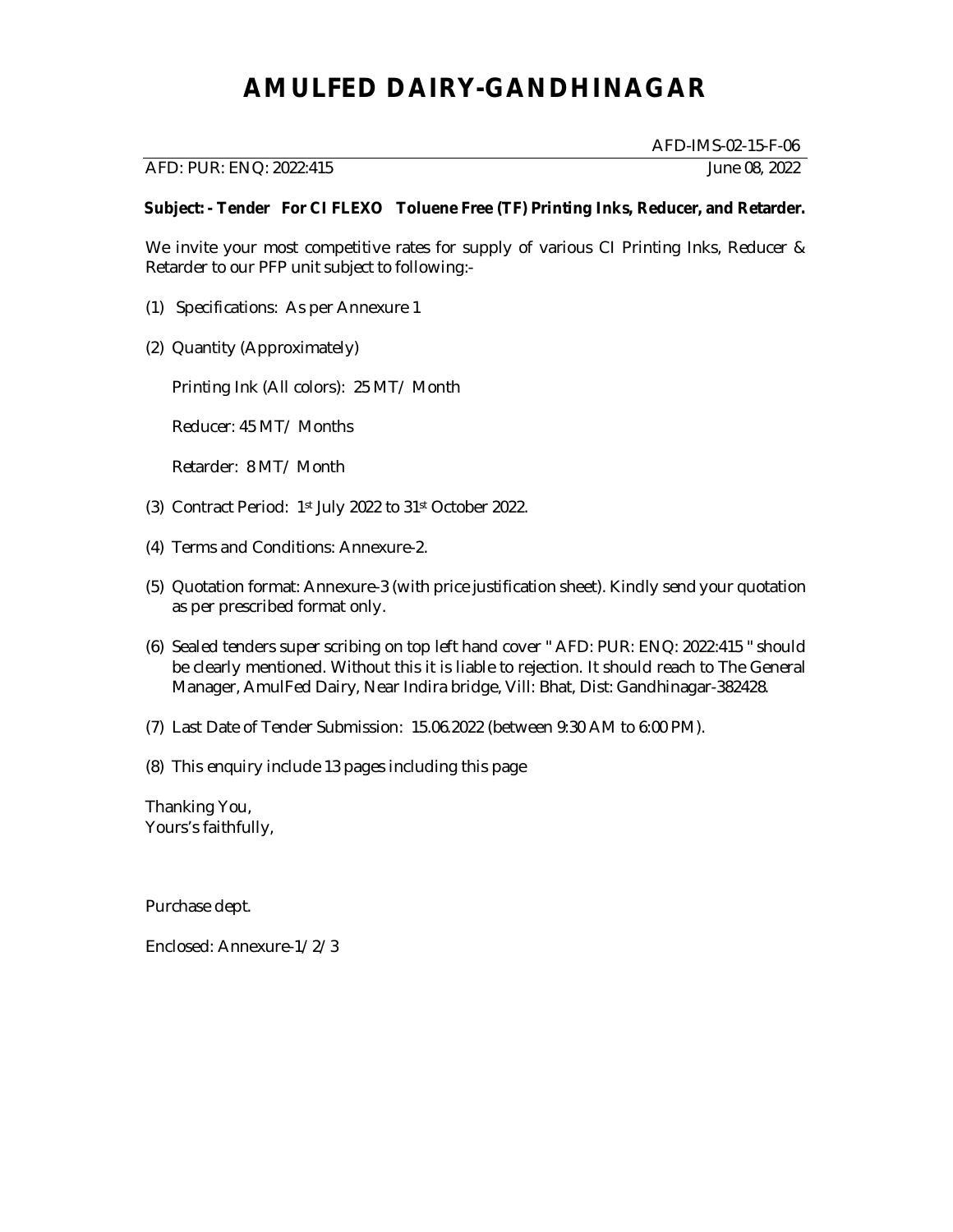## ANNEXURE 1

## **PACKAGING FILM PLANT AMULFED DAIRY-GANDHINAGAR**

#### **--------------------------------------------------------------------------------------------------------------------------------------- SPECIFICATION OF PRINTING INK FOR CI (Central Impression) FLEXOGRAPHIC SURFACE PRINTING ON WHITE OPAQUE MILK FILM MANUFACTURED FROM LDPE-LLDPE BLEND**

#### **Scope:**

This specification prescribes the scope of printing ink specifications to be used for CI FLEXOGAPHIC SURFACE printing on a white opaque milk film which is co-extruded made out of LDPE-LLDPE blend and its used is to pack milk for human consumption.

#### **Substrate:**

Polyethylene white opaque film made out from LDPE-LLDPE blend having thickness of 25- 120 micron. The milk film contains medium grade slip additives and has one side segmented corona treatment having minimum 38 dyne /cm² surface tension.

#### **Process**:

Film is to be print on a CI FLEXOGRAPHIC printing press having a speed of 10-800 meters/minutes where in ANILOX ROLLER/SLEEVE is used. NO SOLVENT should remain at max printing speed with 100 % surface coverage.

**Product Performance:** Ink must be capable to run at speed of 10-800 meters/minutes on CI flexography printing press.

#### **General requirements**:

- 1) The ink shall use for printing of polyethylene film by CI FLEXOGRAPHIC SURFACE printing. Ink shall conform to IS 5931:1970 and be permissible under PFA rules. Color and Ink used shall be approved for packaging of food material especially milk for human consumption and confirm to all applicable food and drugs regulations. The Ink and the resultant printing shall have good deep freeze, fat, scratch, scuff resistance, gloss, strength and opacity. The print shall be neat and clear in all respects.
- 2) The ink should be free from any abnormal smell and visual impurities and after printing, ink (which is made out from resin, pigments and solvents) must not contain or retain any smell on printed film in anyhow, if any rejection found due to above then supplier will be responsible for the same.
- 3) Ink must not migrate after printing and must not come into contact with the milk in any case.
- 4) Ink without GC Report and COA (certificate of analysis) as per attached format will not be acceptable.
- 5) Before making the actual supply of inks, supplier must visit PFP and take details of standard shades and draw down samples of the same from PFP QA division, signed by the responsible officer.

6) Ink must be capable to run at speed of 10-800 meters/minutes on CI flexography printing press.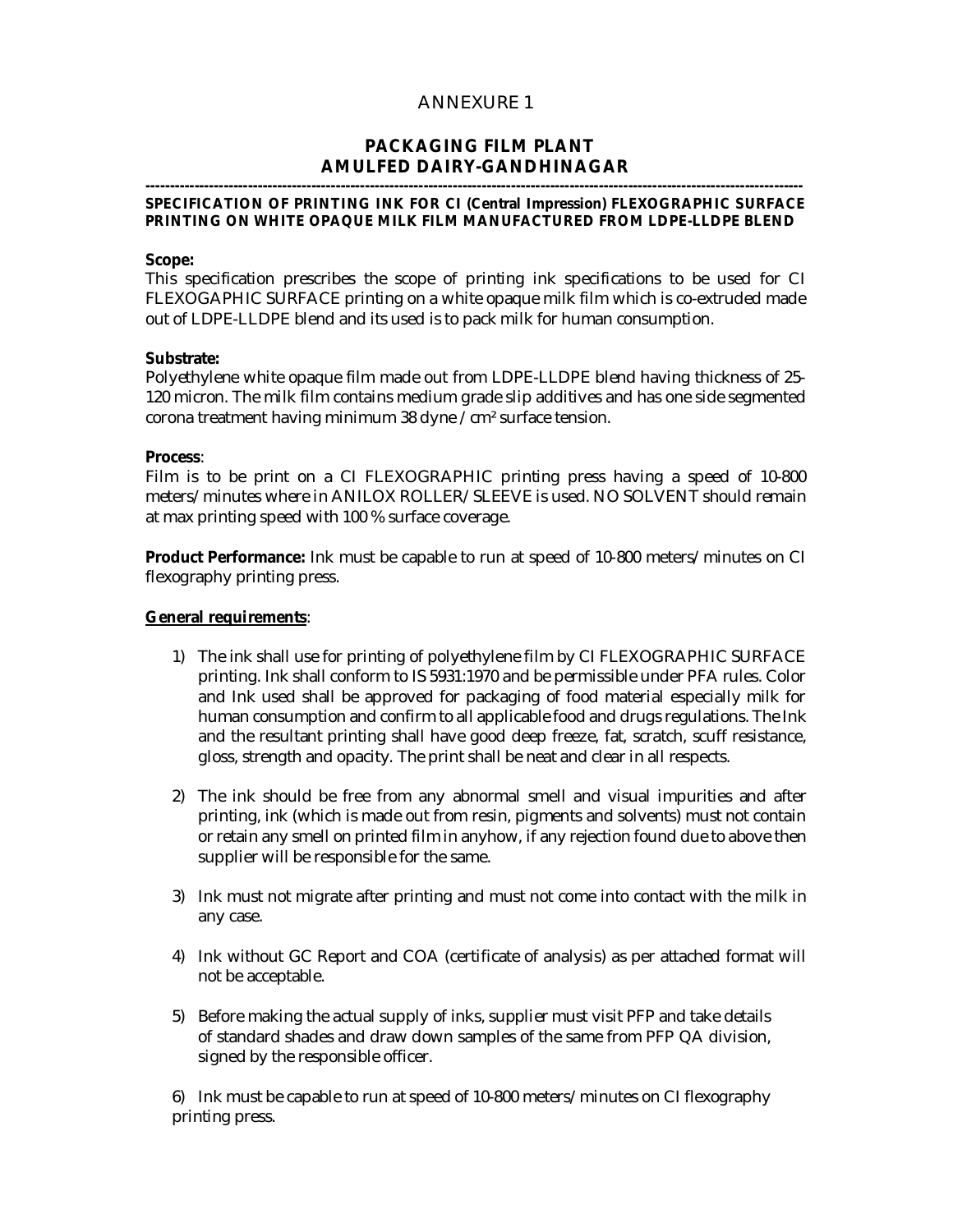7) Solvent is to be delivered in 15MT Tankers only.

## **Specification for Solvents:**

- 1) **Reducer: Ethyl alcohol (90%), Ethyl acetate (5%), Ethoxy Propanol (5%)**
- 2) **Retarder: Ethoxy Propanol (100%)**
- 3) **Require GC Report in each & every supply along with COA.**
- 4) **Solvent should be Generic can be run with other vendor inks.**

## **Specification for inks/medium:**

**Materials:** Ink or its component such as Pigments, Resin and Solvents must not contain any hazardous substance such as Lead and its compound, Cadmium and its compound, Cyanidecomound, Organic phosphorous compounds, Hexavalent chromium compounds, Arsenic and its compounds, Mercury and its compounds, PCB, Tri chloro ethylene and tetra chloro ethylene not been used of, as component raw materials.

**Resin :** PA **(** Polyamide resin ) ,PU ( Poly urethane resin ), NC (Nitro cellulose resin)

**Pigments** Only organic pigments to be used for making ink, which must be procured from best supplier so that ink quality must remain best as per the requirements and end use.

- **1) Solid content**: It must be minimum 27% in all the inks & minimum 19% in the case of medium.
- **2) Viscosity:** It must be minimum 25 second at room temperature for all inks & 18 second for Medium by B4 cup.
- **3) Particle size:** It should be less than 5 micron.
- **4) Shade:** Should be match with standard reference sample/pantone No. or by draw down sample as per IS: 6931-1972.
- **5) Opacity:** Should be match with standard reference sample/pantone No. or by draw down sample as per IS: 6931-1972.
- **6) Strength:** Should be match with standard reference sample/pantone No. or by draw down and print sample as per IS: 6931-1972
- **7) Resistance:** 
	- 1. **Deep freeze resistance:** Ink must not be failed in deep freeze resistance test for 24 hrs. In deep freeze temp e.g below 8 º C.
	- 2. **Fat resistance:** Ink must not be failed in fat resistance for minimum 24 hrs. In minimum 6.0 % fat milk e.g below  $8^{\circ}$  C.
	- 3. **Scratch resistance:** Ink must not be failed in scratch resistance test by finger nail.
	- 4. **Scuff/Rubbing resistance:** Ink must not be failed in scuff resistance test as per IS: 6931-1972.
	- 5. **Water Resistance:** Ink must not be failed in water resistance test as per IS: 6931- 1972.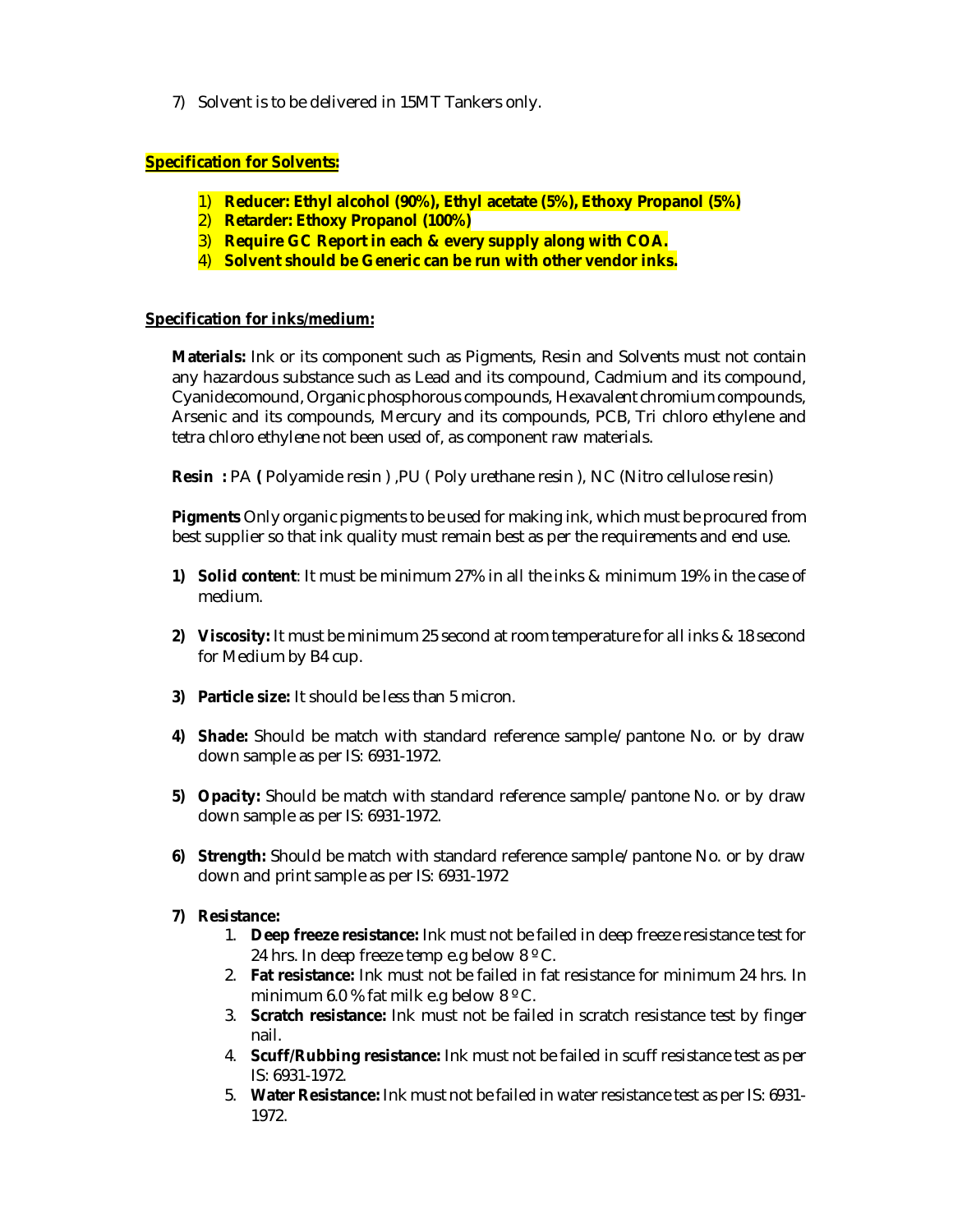- **9) Adhesion/tape test:** Ink must not be failed in tape/adhesion test.
- **10) Gloss:** Ink must have a good gloss.
- **11) Drying**: As per IS: 6931-1972.
- **12) Dispersion:** Ink must have a good dispersion as per IS: 6931- 1972.
- **13) Packing:** Printing ink must be packed in fresh, hygienic, strong leak proof drums of @ 20 kg capacity or as demanded with proper sealing to avoid any adulteration of the ink. Drum must contain label with details like batch no. /lot no., date of mfg., ink name, ink code, hazardous information, solvent recommendation, ink supplier name with full address etc. as per applicable standards. Whenever ink supplied in IBC ensure that batch sample should come along the ink.
- **14) Shelf life:** Printing ink must have minimum 6 months shelf life.

## **Procedure for New Vendor development of Ink:-**

- **1.** As per given L\*A\*B Value Supplier need to send the shade card drawn in Felxo Proffer with 50% Reduction & on 300 LPI. Delta E needs to be come below 3 measures in Spectrometer.
- 2. Measuring Condition of spectrophotometer are as follows:
	- a. D50/10°
	- b. M3(Polarized)
	- c. Delta E : 1976
- **3.** If delta E comes below 3 then we will take machine trail of same.
- **4.** When Ink Send for Machine Trail following documents require along with the Ink.
	- A. COA (As per attached format only)
	- B. MSDS of Ink
	- C. Gas Chromatography Report of Ink Supplied Ink. (Third party testing from any reputed NABL accredit laboratory)

## **Procedure for New Vendor development of Solvents:-**

- 1. Supplier need to give sample of Solvents approximately 200 mL along with Gas Chromatography Report of same through reputed NABL accredit laboratory.
- 2. If found then we will take machine trail of same.
- 3. When Solvent Send for Machine Trail following documents require along with the Solvent.

A. COA

- B. MSDS of Solvent
- C. Gas Chromatography Report of Ink Supplied Ink. (Third party testing from any Reputed NABL accredit laboratory)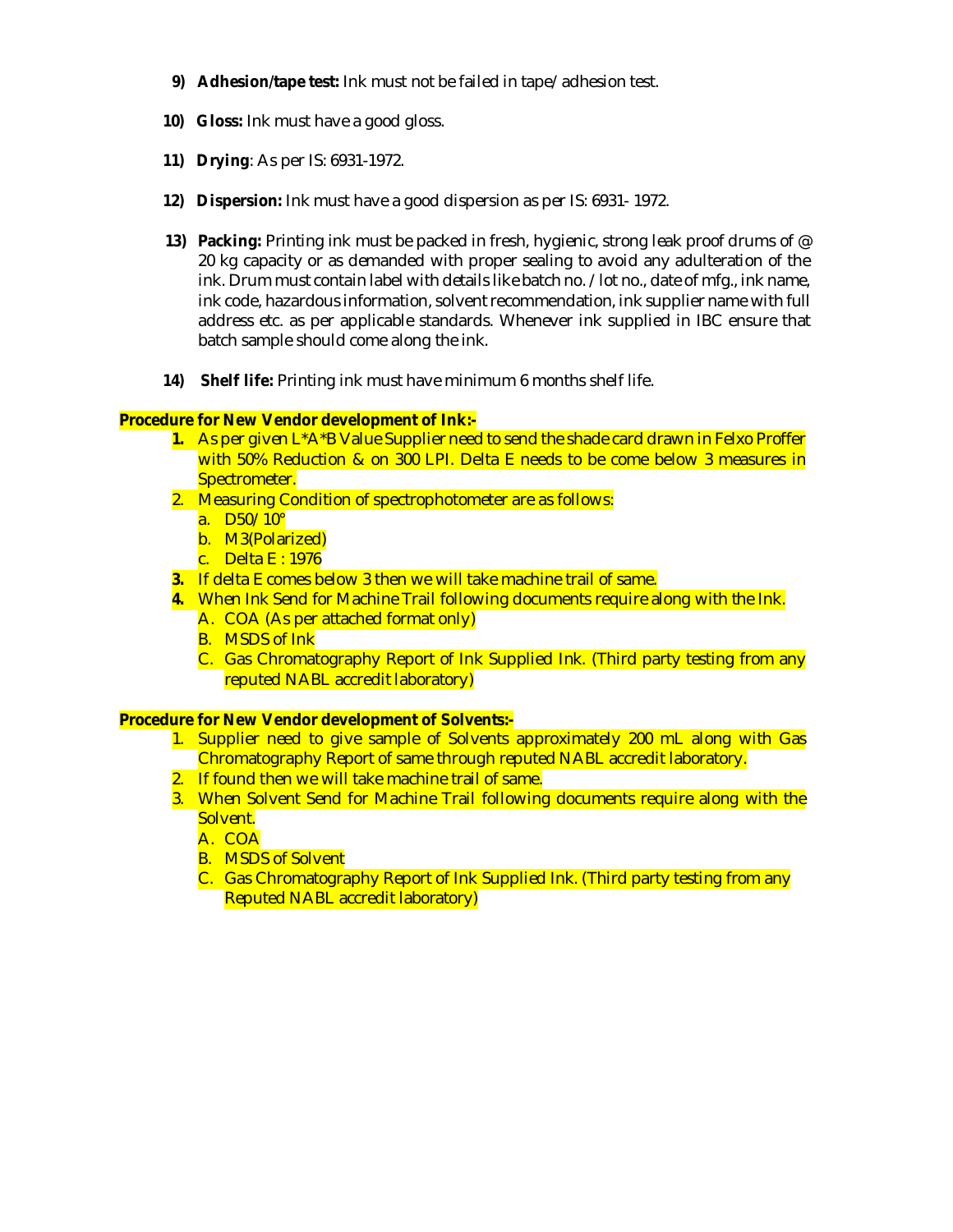## ANNEXURE 1A

## **Certificate of analysis**

| Document No.:         | Date: | <b>Approved By:</b>                      |  |  |
|-----------------------|-------|------------------------------------------|--|--|
|                       |       |                                          |  |  |
| <b>Customer Name:</b> |       | M/s AMULFED DAIRY (PACKAGING FILM PLANT) |  |  |
| Packing:              |       | <b>Quantity/Issue Date:</b>              |  |  |

**Invoice No. PO No.**

 $\ddot{\phantom{1}}$ 

| Std. Sample No.: | <b>Product:</b>           |  |
|------------------|---------------------------|--|
| Date:            | Product Code:             |  |
| Source:          | <b>Batch No./Insp No.</b> |  |

| <b>No</b> | <b>Tests</b>                        | <b>Specifications</b>                          | <b>Results</b> | <b>Method</b>                                                      |
|-----------|-------------------------------------|------------------------------------------------|----------------|--------------------------------------------------------------------|
| 1         | Adhesion                            | It must not be failed                          |                | By Scotch Tape                                                     |
| 2         | Deep Freeze Resistance              | At below 8° C for 24 hrs in<br>milk & water    |                | Putting sample in deep<br>freeze temp. (24 hrs)                    |
| 3         | <b>Dispersion In Microns</b>        | <b>Below 5 Microns</b>                         |                | Hegmann Gauge<br>As per IS:6931-1972                               |
| 4         | Drying                              | It must be passed as per<br>standard           |                | As per IS:6931-1972                                                |
| 5         | Gloss                               | As per standard                                |                | Visual                                                             |
| 6         | % NVM (solid content)               | Minimum 27% for Ink &<br>19% for medium        |                | Putting sample in oven<br>As per IS:6931-1972                      |
| 7         | Shade                               | As per PFP standards.                          |                | As per IS:6931-1972                                                |
| 8         | Strength (for inks)                 | As per PFP standard<br>sample (100%)           |                | As per IS:6931-1972                                                |
| 9         | <b>Tack</b>                         | It must not be failed                          |                | As per IS:6931-1972                                                |
| 10        | Viscosity in sec.                   | Minimum 25 sec for inks<br>& 18 sec for medium |                | By FCB4 at room. Temp.                                             |
| 11        | <b>Fat Resistance</b>               | At below 8° C for 24hrs in<br>6% fat           |                | Putting sample in 6.0% fat<br>milk at freezer<br>temp.(24)<br>hrs) |
| 12        | Resistance<br>to<br>Rubbing/scratch | It must not be failed                          |                | As per IS:6931-1972                                                |
| 13        | Smell                               | Ink must not have any<br>obnoxious smell       |                | Panel of 4%                                                        |
| 14        | <b>Water Resistance</b>             | It must not be failed                          |                | As per IS:6931-1972                                                |
| 15        | Opacity                             | Should be matched as per<br>standard           |                | As per IS:6931-1972                                                |
| 16        | Solvent Retention limit             | Nil                                            |                |                                                                    |

Note: Printing Ink & Medium is manufactured, In general As per the requirement stipulated in IS 15495-2020 on "Printing Ink for Food Packing- Code of Practice". These are safe for printing of Film having indirect contact to Food stuff.

|              | <b>Proposed By:</b> | <b>Reviewed By:</b> | <b>Approved By:</b> |
|--------------|---------------------|---------------------|---------------------|
| Name:        |                     |                     |                     |
| Designation: |                     |                     |                     |
| Sign:        |                     |                     |                     |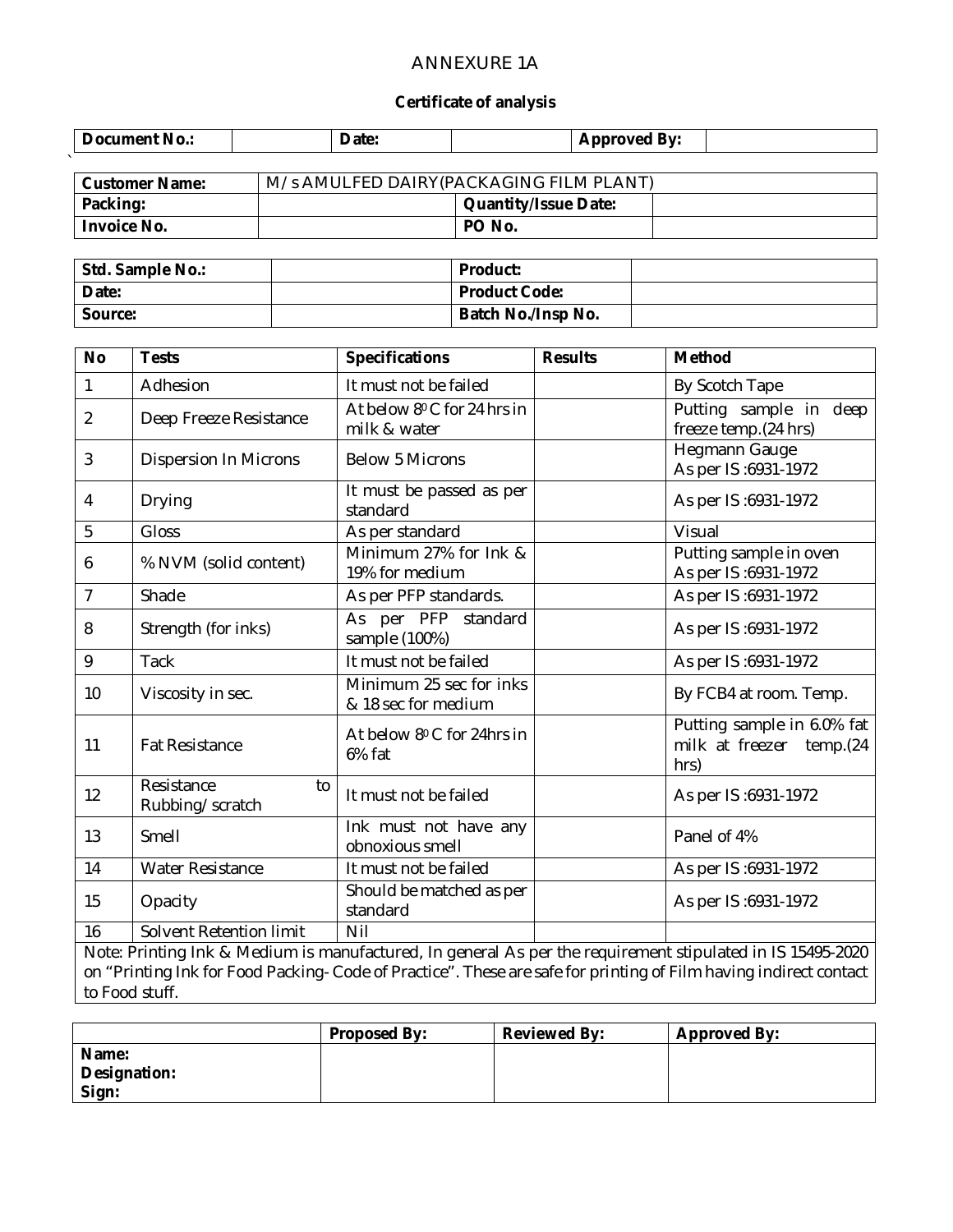| SR.NO          | <b>RUNNING INK SHADES NAME</b> | L     | A        | B        |
|----------------|--------------------------------|-------|----------|----------|
| 1              | AMUL RED (P199C)               | 44.85 | 65.27    | 35.74    |
| $\overline{2}$ | <b>BLUE (P3005C)</b>           | 49.89 | $-41.88$ | $-48.48$ |
| 3              | CLT BROWN INK-721C             | 76.15 | 12.71    | 33.00    |
| $\overline{4}$ | AMUL SHAKTI GREEN INK          | 55.21 | $-42.46$ | 24.03    |
| 5              | A.BLUE (PRO CYAN)              | 49.05 | $-43.55$ | $-48.80$ |
| 6              | DF YELLOW INK /PROCCESS YELLOW | 87.56 | $-2.67$  | 81.15    |
| $\overline{7}$ | <b>BLACK</b>                   | 10.82 | 1.96     | 3.96     |
| 8              | <b>MAGENTA</b>                 | 46.69 | 65.13    | 0.27     |
| 9              | <b>SUMUL BROWN</b>             | 49.50 | 8.36     | 46.79    |
| 10             | AMUL SPL ORANGE                | 66.66 | 20.77    | 57.79    |
| 11             | <b>AMUL ORANGE</b>             | 58.77 | 49.98    | 46.28    |
| 12             | <b>SUMUL VIOLET</b>            | 26.54 | 20.16    | $-55.95$ |
| 13             | <b>SUGAM VIOLET</b>            | 23.87 | $-8.03$  | $-40.89$ |
| 14             | YELLOW 602 C                   | 84.90 | $-3.53$  | 70.6     |
| 15             | <b>GREEN 368 C</b>             | 62.41 | $-36.39$ | 55.66    |
| 16             | PURPLE INK                     | 37.91 | 36.14    | $-34.39$ |
| 17             | 072C ROYAL BLUE                | 18.94 | 26.01    | $-72.2$  |
| 18             | <b>SAGAR BLUE</b>              | 36.42 | $-37.22$ | $-35.46$ |
| 19             | <b>BUFFALO BLUE 540C</b>       | 13.33 | $-13.83$ | $-22.78$ |
| 20             | <b>MODFLEX BLUE</b>            | 75.12 | $-30.77$ | $-25.54$ |
| 21             | VASUDHRARA PBM P160C           | 42.50 | 30.77    | 49.48    |
| 22             | VASUDHRARA PBM P1575C          | 66.67 | 50.62    | 54.92    |
| 23             | VASUDHRARA SBM (180) P366C     | 81.38 | $-20.53$ | 44.37    |
| 24             | VASUDHRARA SBM (360) P389C     | 82.59 | $-13.47$ | 99.81    |
| 25             | PANCHAMRUT ORANGE              | 59.61 | 36.07    | 56.68    |

**Note: Before making the actual supply of inks, supplier must visit PFP if required and take details of standard shades and draw down samples of the same from PFP QA division.** 

**Addition and substration in shade are possible in addition to above listed shades during the mid of the contract.**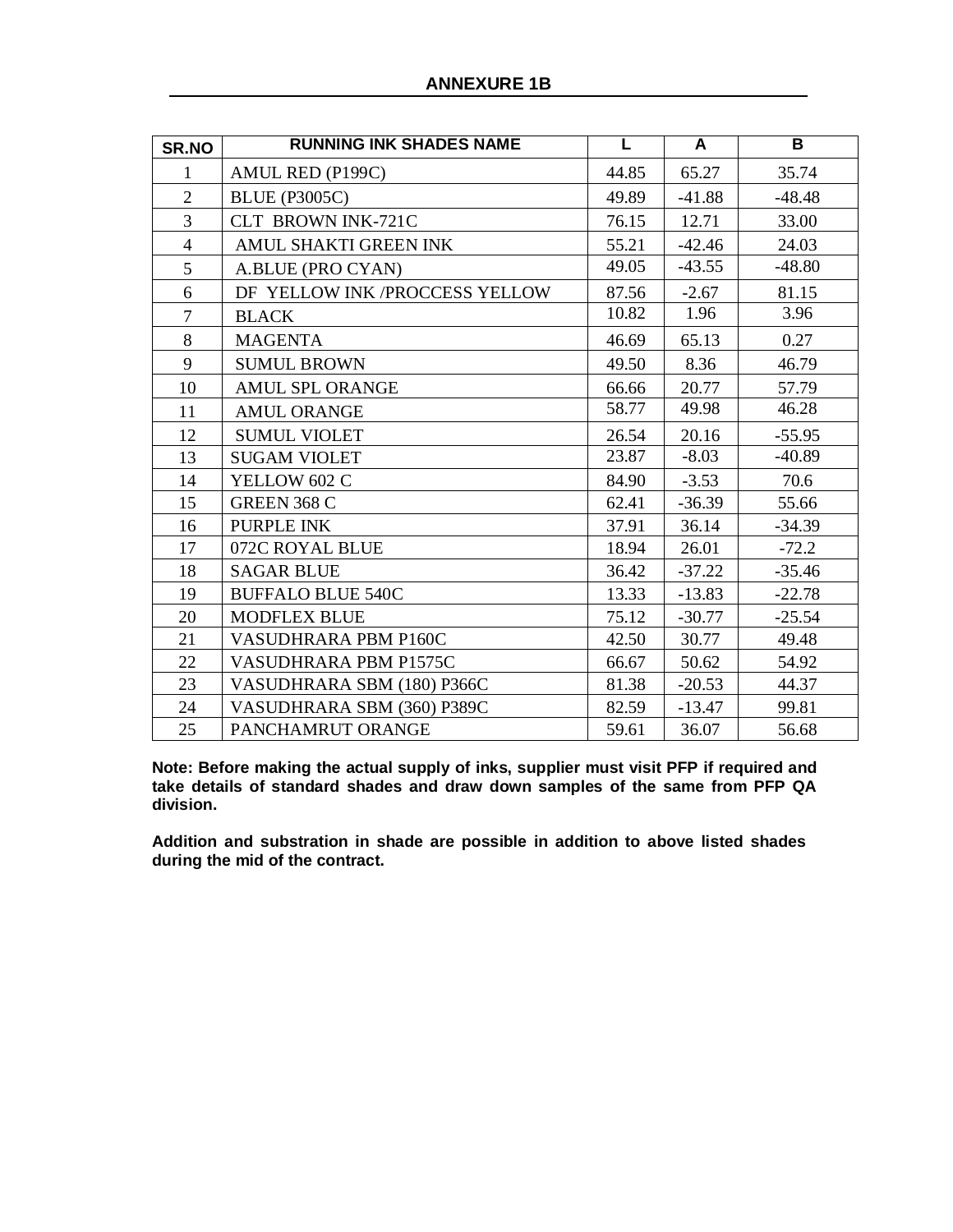## ANNEXURE- 2

## **GENERAL TERMS AND CONDITIONS FOR SUPPLY OF PRINTING RAW MATERIALS:**

1.0 Detailed specifications are given in the enclosed Annexure 1. All supplies shall be strictly as per the enclosed specifications only.

## QUANTITY:

2.1 The estimated requirement during the period is specified along with the specifications and is an estimate only.

The quantity which we may buy from you will depend upon your rates as well as your past performance.

2.3 The quantity for which we may approve your rates shall be subject to  $+/-20\%$ variation to take care of changes in normal consumption. This quantity variation will be allowed on approved rates only.

2.4 Suppliers will abide to supply inks, reducer and retarder at quoted rate in this tender if they are allotted work order/ Purchase order during the tenure mentioned in this work order. Failure to supply will reserve right for Amulfed dairy to arrange inks, reducer and retarder from other supplier and differential value to be debited from suppliers outstanding invoices/EMD or security deposits.

## 3.0 RATES:

The rates must be quoted in the format enclosed at Annexure-3. The rates you may quote shall be on firm price basis.

In case there is any increase/decrease in excise duty or other Government levies on finished products till goods are supplied/installed, they will come into effect as per government notifications.

In case of any increase/decrease in excise duty due to your company's turnover, no increase would be applicable.

While submitting your rates, please give us the exact break-up of your purchase price of raw material as on date of submission of your quotation and also submit copy of your invoice of your raw material suppliers for our reference. Please take into consideration the net of CENVAT rate while calculating raw material prices.

### 4.0 GST AND TAXES:

4.1 Please specify the percentage of GST and/or taxes that will be applicable on your supplies and amount.

4.2 In case you have any specific exemption on taxes, please do specify.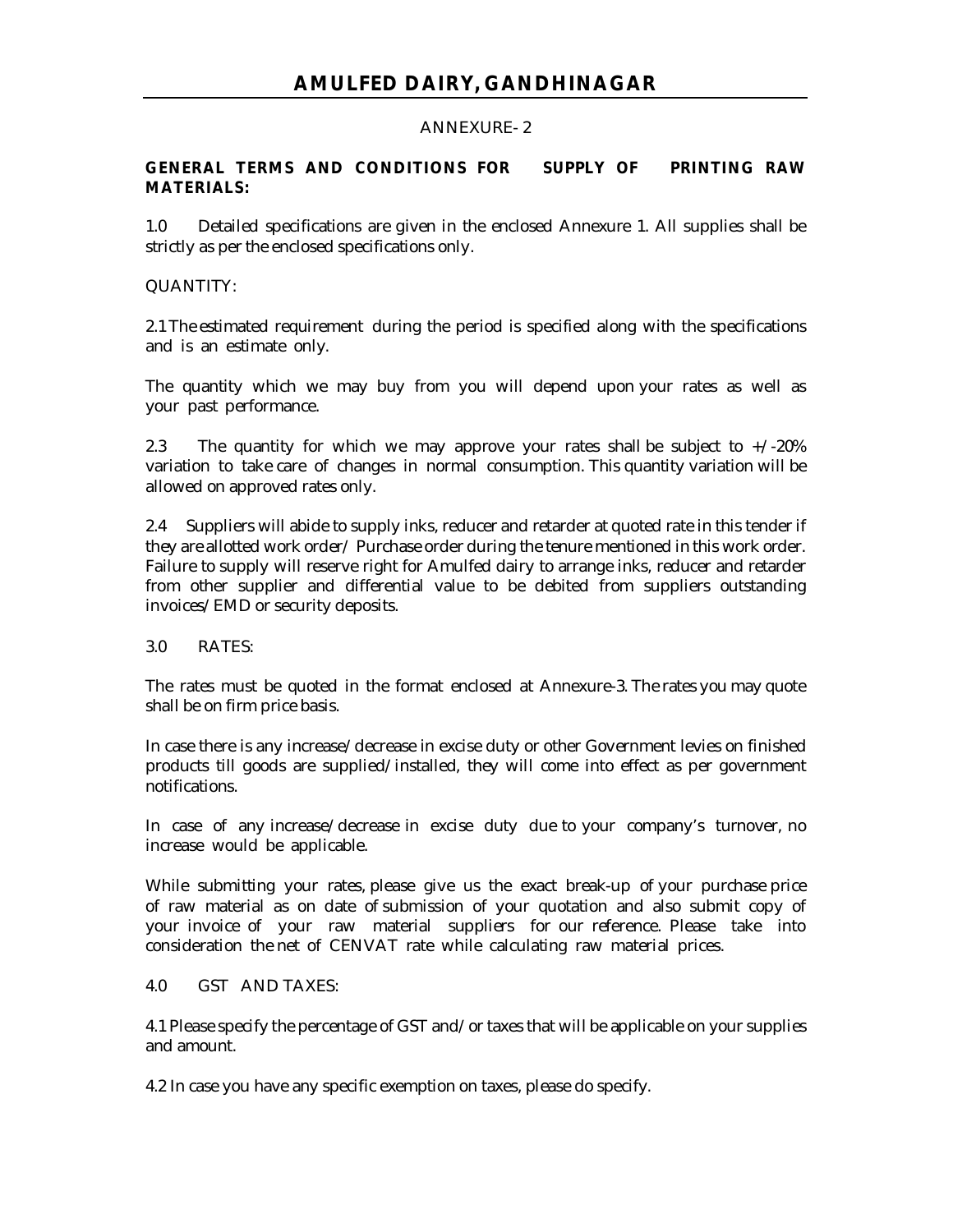## CAPACITY:

5.1 While submitting your offer, please mention your monthly capacity and maximum quantity that you are in a position to supply on monthly basis.

5.2 Please also mention list of lab equipment's that you have for testing raw materials and finished products.

 Delivery & Billing Address: Packaging Film Plant – Amulfed Dairy, Gandhinagar, K-Road, Sector-25, GIDC, Gandhinagar – 382044

6.1 The material are to be supplied directly to our PFP Stores situated at PFP, Sector 25, Gandhinagar-382044.

6.2 The weight of the material received at the stores will be considered as final.

## 7.0 INVOICING AND DESPATCH ADVICE:

7.1 Invoices are to be prepared in the name of Packaging Film unit, Amulfed Dairy (A unit of GCMMF Ltd.) and be sent to us directly for payment. Invoices should carry purchase order numbers, PAN number and TIN number without fail and separate delivery challans should accompany each supply to enable us to make payment.

7.2 Please ensure that invoices are prepared as per approved price break up only, specifying rate of excise and sales tax whenever applicable.

## 8.0 QUALITY:

The material must conform to our specifications in all respects. The supply not conforming to our specifications will be rejected at your cost and risk.

In case materials are found sub-standard at our stores, on receipt of the same, we reserve the right to reject the material out rightly. Labor charges if any will also be recovered from you. We reserve the right to send your material for testing at any laboratory of our choice and in case the result is found unsatisfactory we reserve the right to take any action as deemed fit.

Please note that the quality of your material should remain as per our specifications until such time that our product is packed and dispatched to market. Any deterioration in the quality of our product packed stored in your material attributable to you will be to your account. Acceptance by our QC department and release of payments as such shall not absolve supplier of his responsibility towards the same.

If the material found not as per our specifications and requirement and circumstances arise to use such material to continue our production then we reserve our right to make deemed fit deductions from the outstanding bills or security deposit which supplier has to agree and needs to give written confirmation  $\ell$  sign MOM from the authorized representative of the Company.

Ink supplier should be responsible for the adhesion of printing matters on the milk film till it reaches to the customer.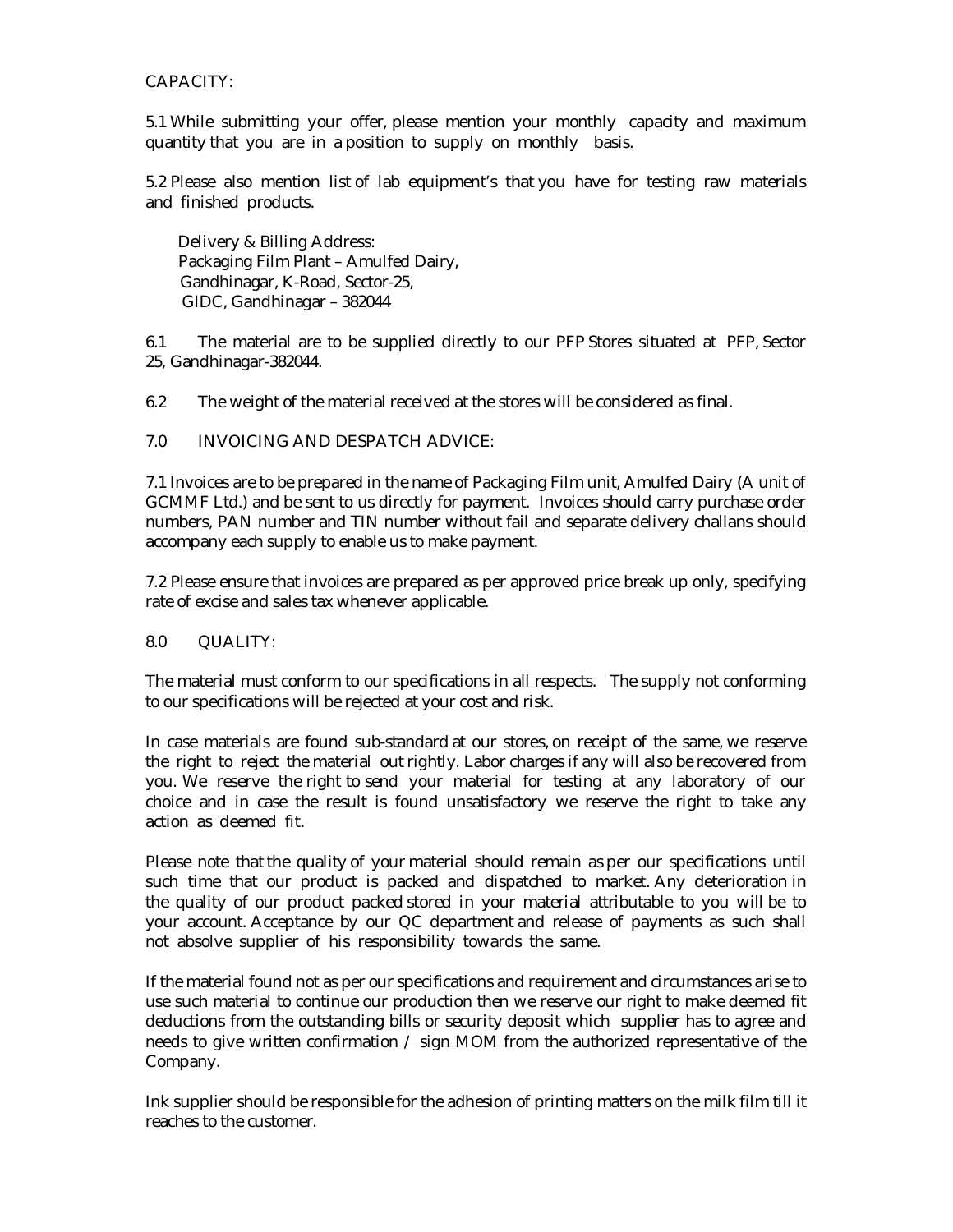## 9.0 PAYMENT:

9.1 Payment will be released within 30 days by Demand Draft/Cheque/ Electronic Transfer, from the date of supply or invoice whichever is later and if material is found as per our specification. In case any deductions are required to be made for late supplies or quality related issues or spoilage of our product while using your material then your Company is required to give a written confirmation for the same. Only after getting proper confirmation for the required deductions payment will be released which please note. DD charges shall be borne by the supplier.

## **10.0 EARNEST MONEY DEPOSIT (EMD):**

**10.1** You will have to deposit Rs. 75000/- by demand draft drawn in favor of Amulfed Dairy (A unit of GCMMF LTD.) payable at Ahmedabad of any Nationalized Bank Bank / Reputed Private bank (like ICICI, HDFC, YES BANK, AXIS BANK) only towards EMD and the same must accompany the quotation. It will be converted into security deposit if the contract is awarded In case your quotation is not accepted the deposit will be refunded within a month from the date of finalization. EMD will carry no interest.

## **Security Deposit (SD) Amount:**

You will have to deposit additional Rs. 75000/- by demand draft drawn in favour of Amulfed Dairy (A unit of GCMMF LTD.) payable at Ahmedabad of any Nationalized Bank Bank / Reputed Private bank (like ICICI,HDFC, YES BANK, AXIS BANK) only towards SD after getting the contract approval. SD must be deposited with 10 days after contract confirmation from MDG.SD will carry no interest**. So total SD will be 150000 if contract is awarded.**

Your also make RTGS payment in below mention bank accounts: BANK NAME : HDFC BANK ACCOUNT NAME : AMULFED DAIRY(A UNIT OF GCMMF LTD) A/C NO : 00060310001593 BRANCH : NAVRANGPURA IFSE CODE : HDFC0000006

10.2 Quotation received without EMD shall not be considered and shall be rejected summarily.

10.3 In case we find that you have given any misleading information with regard to your infrastructure as mentioned in your data on firm form, we may forfeit your EMD and also delete your name from our list of approved suppliers.

10.4 In case you fail to arrange supply as per the requirement of us and terms and conditions laid down here, the EMD deposit will be forfeited fully. Otherwise on completion of supply, the deposit will be refunded within 30 days provided there are no outstanding dues to be recovered from you.

In case we find that you have given any misleading information with regard to your machinery infrastructure as mentioned in your data on firm, we may forfeit your EMD and also delete your name from our list of approved suppliers.

12.0 INSPECTION OF GOODS IN PROCESS & YOUR MATERIAL PURCHASE DOCUMENTS: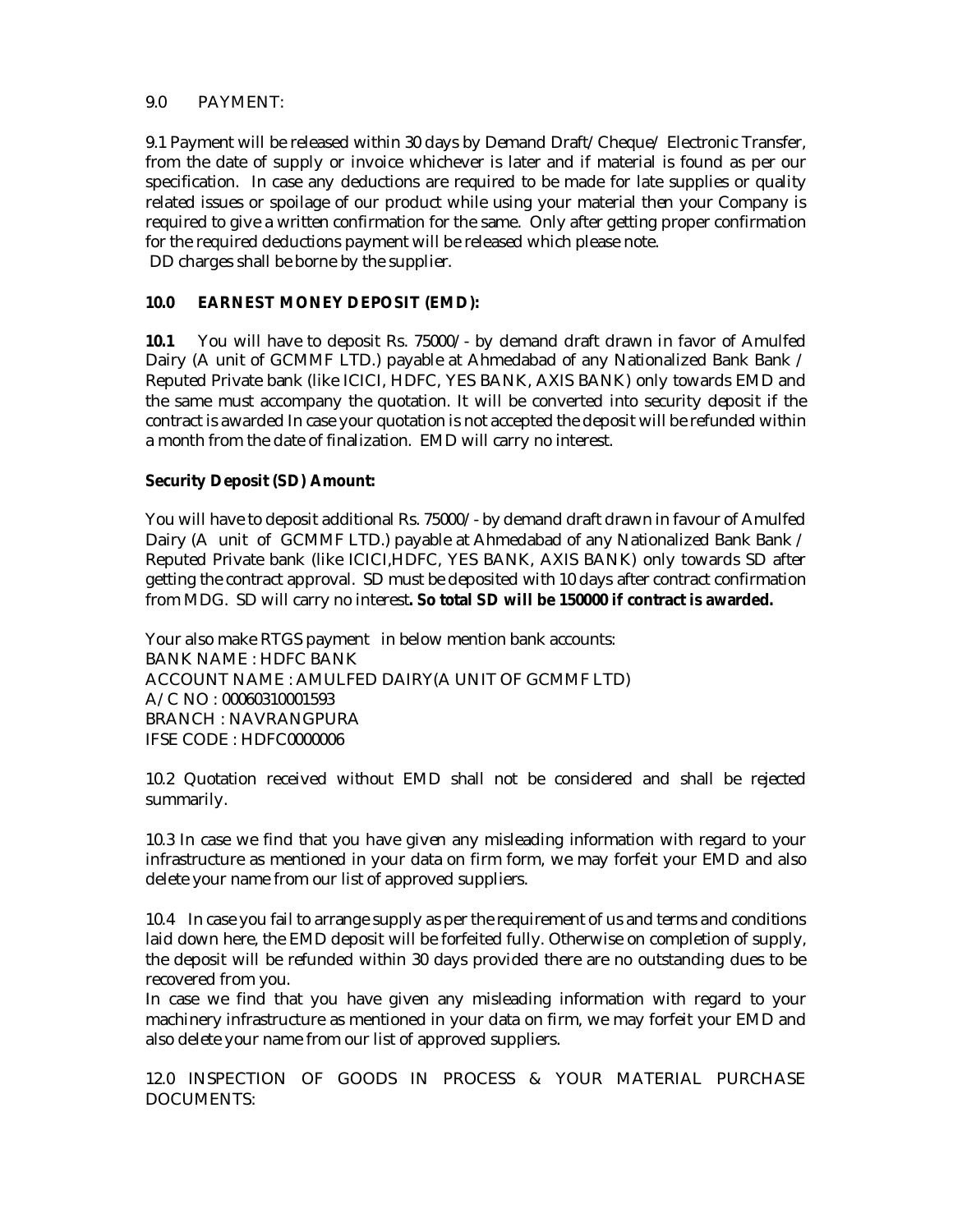12.1 We reserve our right to depute our representatives for inspection of materials while the same are under manufacture and dispatch. To facilitate inspections as and when necessary, you will be required to give prior intimation as to when you are likely to start manufacturing of materials. In case during such inspection the result is found dissatisfactory, we reserve the right to take whatever action is necessary to protect our interests.

## 13.0 PENALTY:

13.1 In case of your failure to supply the materials as per the contract, you will have to compensate the loss to us may sustain by way of procuring the material from other sources at higher prices, in addition to forfeiting your security deposit and recovering the loss from your outstanding invoices.

13.2 We reserve our right to reject quotations received with counter conditions.

14.0 We reserve our right to reject your offer in full or in part without assigning any reason thereof. Your offer should remain valid up to 60 days from the date of opening of quotation.

## CLEANLINESS AND HYGIENE:

The material supplied by you will be used directly in food products for human consumption. It is therefore essential that the material conforms to food grade standards and hygienic quality. Towards this, it is essential that your factory premises and its surroundings where the material is produced/manufactured is maintained in utmost clean and hygienic conditions from dirt/dust/insects/flies etc. You are therefore requested to ensure absolute cleanliness and hygiene to avoid any chances of contamination. The consequences of supplies not conforming to desired hygienic parameters will fall entirely on the suppliers.

16.0 We reserve the right to extend/reduce the contract period by 30 days at approved rates, terms & conditions after mutually agreed contract terms of MDG.

17.0 ISO: Since it has become highly necessary to deal with the parties having ISO registration, please let us know as to whether you are registered with ISO. If so, please enclose a copy of the certificate of ISO registration along with your offer. If not, please let us know in writing when you will get the ISO registration to enable us to consider the same while evaluating the offers.

## 18.0 COMPUTER/E-MAIL FACILITY:

Since it has become highly necessary to deal with the parties having Computer/E-mail facility for effective and fast communication, please let us know whether you have the E-mail facility along with your offer in the DOF form enclosed. If not, please let us know in writing when you will arrange the E-mail facility to enable us to consider the same while evaluating the offers. In absence of this facility, it is likely that we may not consider your offer.

## 19.0 BUSINESS DEALINGS:

You are required to mention the full name of your authorized Company representative with designation and phone/ mobile numbers with email ID his signature proof who will make necessary business dealings with us on behalf of your Company. The person shall be authorized to attend meetings and sign MOM if required. Separate authorization letter needs must accompany the quotation made on letter head which must be signed by the MD.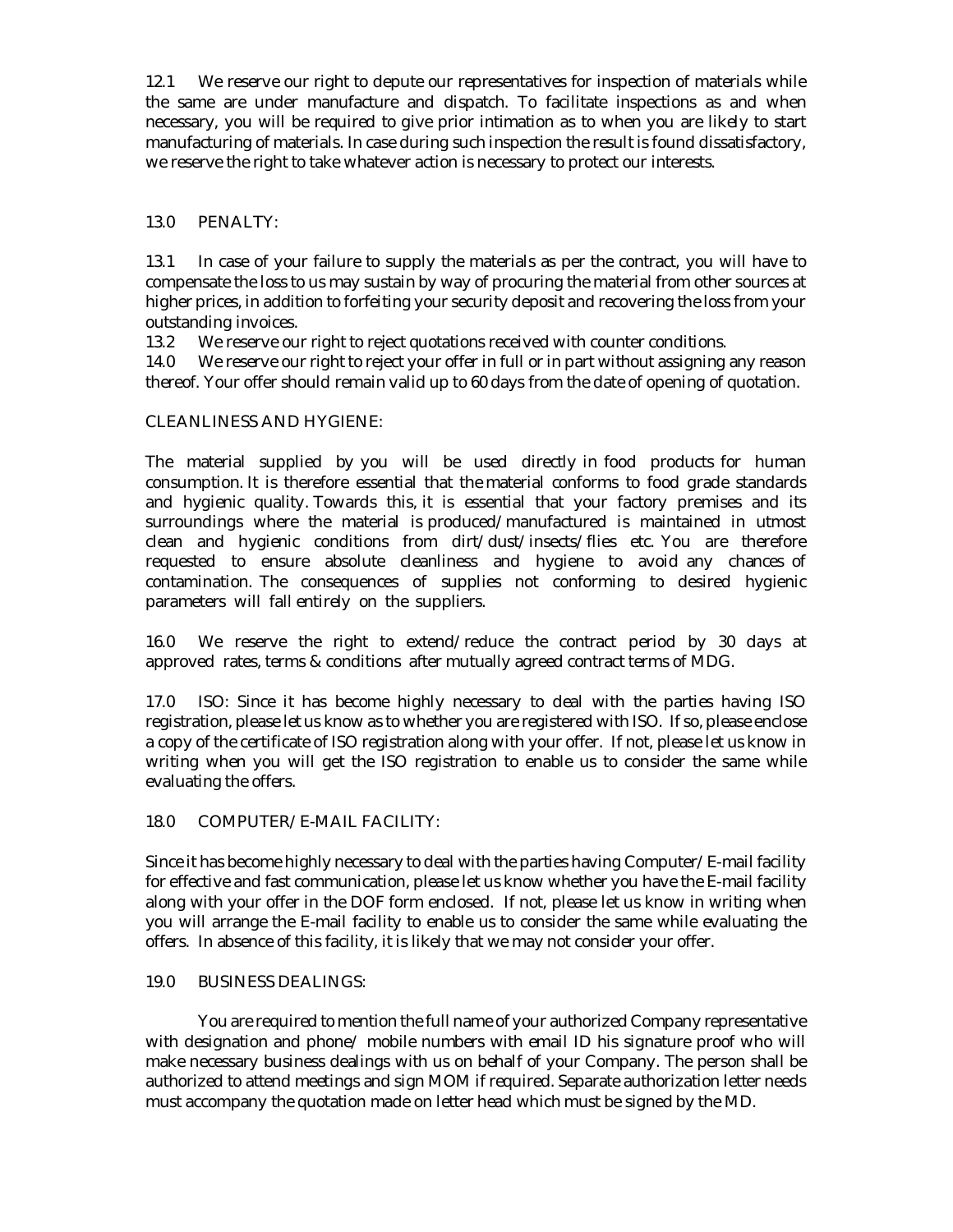## 20.0 JURISDICTION:

- 20.1 In case of any dispute arising out of this contract, jurisdiction will be Ahmedabad.
- 21 Management reserves the rights to accept or reject the any / all offers submitted by bidders, without assigning any reasons. Management decision in these regards would be considered as final and binding to bidders.
- 22 We are in process of implementation in change of our name from "AMULFED DAIRY "to "AMULFED DAIRY". We will keep you informed once we complete the formalities.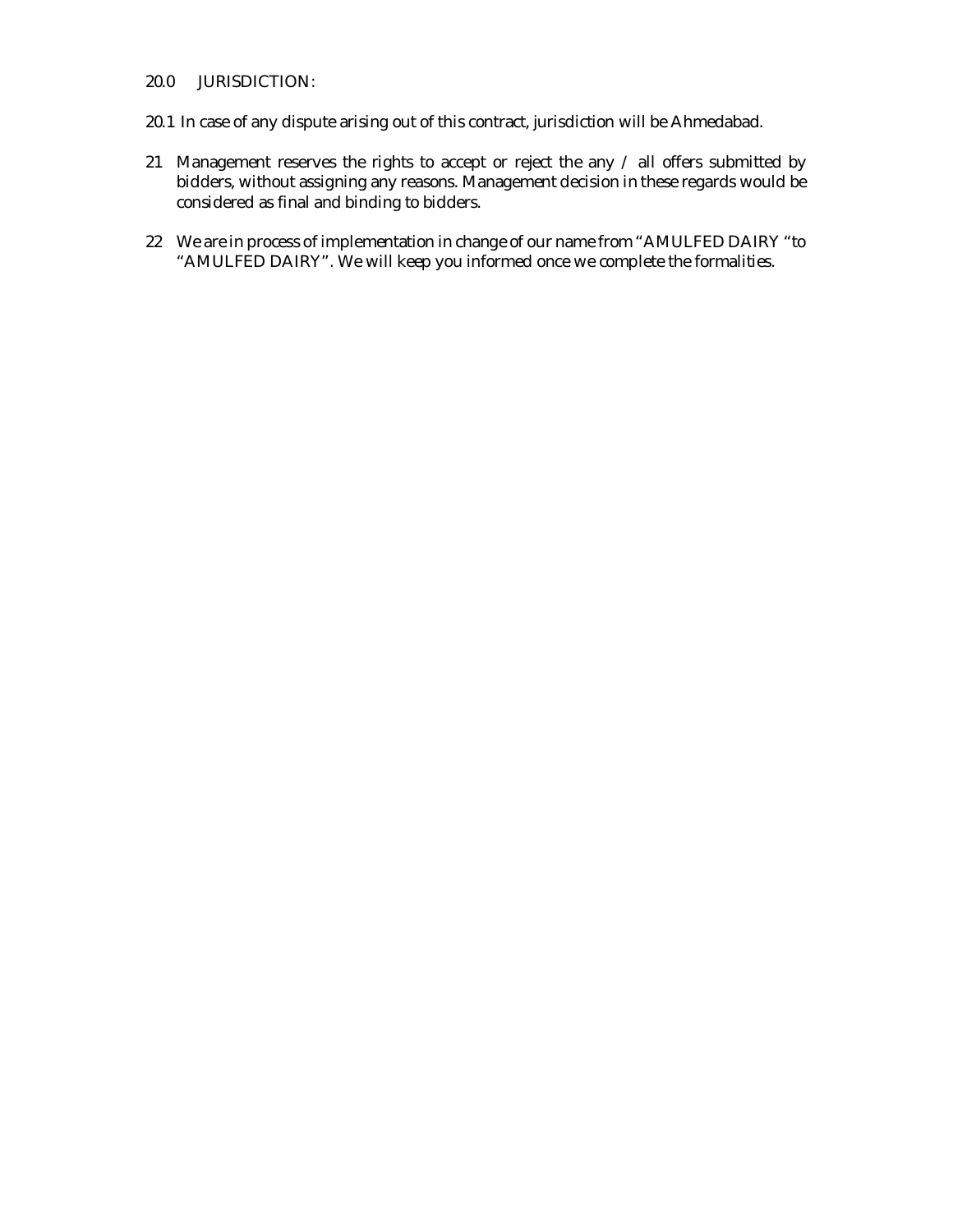## AMULFED DAIRY, GANDHINAGAR PURCHASE DIVISON

## ANNEXURE: 3

DUE DATE: 15.06.2022

NAME OF SUPPLIER:

CONTACT PERSON NAME:

Mail:

Phone / Mobile:

| Sr. No         | Particulars                                                           | CI Printing Ink<br>(All color) | Ink Reducer<br>(In Tankers) | Retarder |
|----------------|-----------------------------------------------------------------------|--------------------------------|-----------------------------|----------|
| 1              | Approx. qty (MT)                                                      | 100                            | 180                         | 32       |
| $\overline{2}$ | Ex.-Factory Basic Price                                               |                                |                             |          |
| 3              | Packing and forwarding                                                |                                |                             |          |
| 4              | Amount of GST<br>Applicable @ %                                       |                                |                             |          |
| 5              | <b>Insurance Charges</b>                                              |                                |                             |          |
| 6              | <b>Freight Charges</b>                                                |                                |                             |          |
| $\overline{7}$ | Landed price incl. Of<br>Packing & forwarding<br>GST, freight & taxes |                                |                             |          |

### **Note: It is mandatory to attach alcohol trend of past 2 years along with the offer**

\*Quantity is only indicative, may vary +/- 20% (Above all rates are in Rs. /kg)

Date:

 AUTHORISED SIGNATORY & SEAL OF COMPANY.